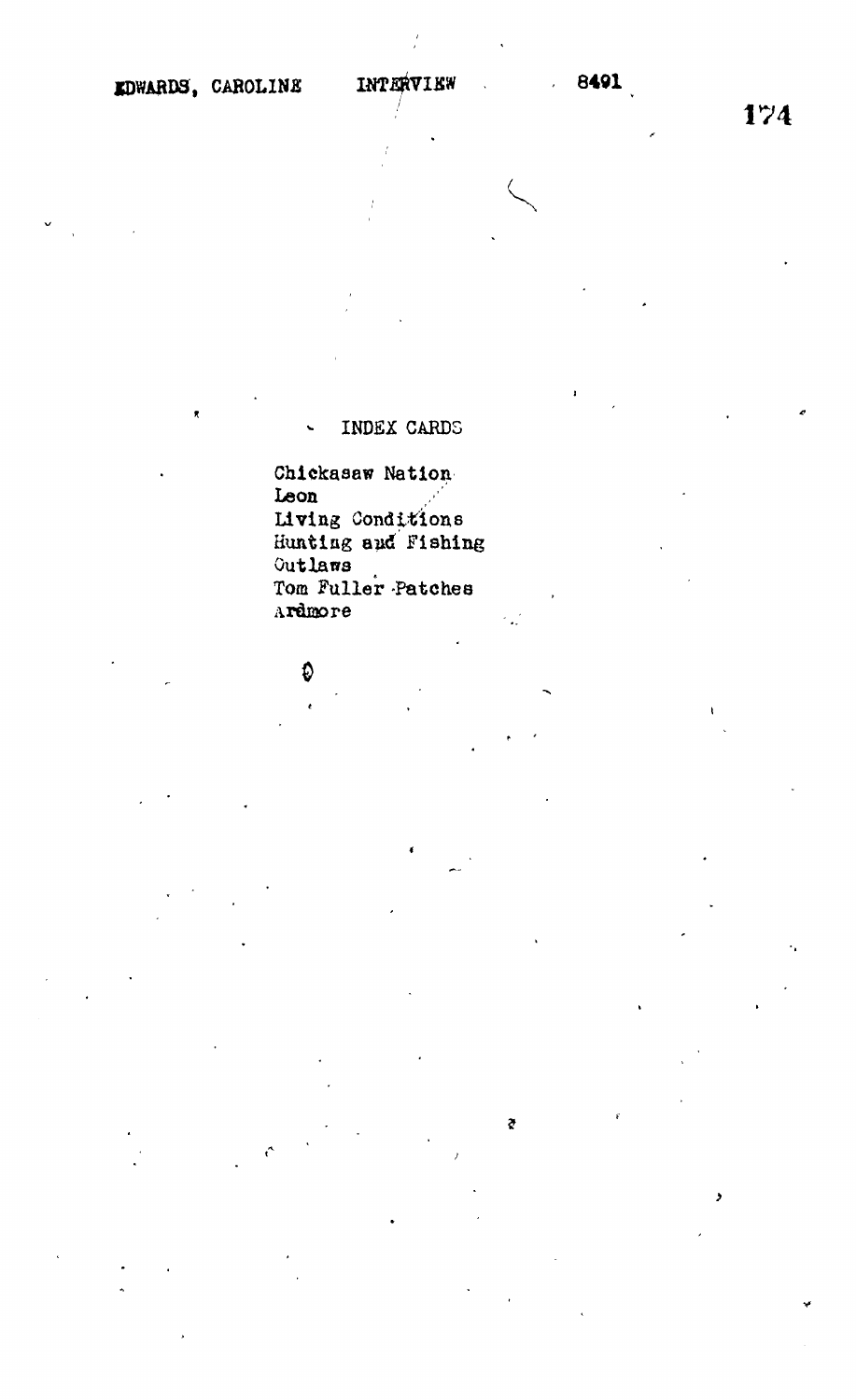|         |                                               |                                            | EDWARDS, CAROLINE.                      | INTERYIEW.                                            |                | 8491                 |      |
|---------|-----------------------------------------------|--------------------------------------------|-----------------------------------------|-------------------------------------------------------|----------------|----------------------|------|
|         |                                               |                                            |                                         | $-3 -$<br>1.10: A.7 Y PO W<br>WEBSTREET LET INTERN    |                | Form $A - (S - 149)$ | 175  |
|         |                                               |                                            |                                         | Indian-Pieneer hissory Project for Orlahoma           |                |                      |      |
|         |                                               | Maurice R. Anderson<br>pield Worker's name |                                         |                                                       |                |                      |      |
|         |                                               |                                            | this report made on (date)              | September 13.                                         |                | $-1937$              |      |
|         |                                               |                                            |                                         | $\mathbf{I}$                                          |                |                      |      |
|         | $Mam$ e                                       |                                            |                                         | Mrs. Caroline Edwards                                 |                |                      |      |
|         | Pauls Valley, Oklahoma<br>Post Office Address |                                            |                                         |                                                       |                |                      |      |
|         |                                               |                                            |                                         | Residence address (or location) North Pine Street     |                |                      |      |
|         |                                               | DATE OF BIRTH: Month                       |                                         | February                                              | $\mathbf{Day}$ | $\bullet$<br>Year    | 1873 |
|         |                                               | Place of birth                             |                                         | Missouri                                              |                |                      |      |
|         |                                               |                                            |                                         |                                                       |                |                      |      |
|         |                                               |                                            |                                         | t. Name of Father Ben Archer Place of birth Tennesses |                |                      |      |
|         |                                               |                                            | Other information about their Deceased  |                                                       |                |                      |      |
| ${^b}.$ |                                               | Name of Mother                             | Ann Bubkles                             | Hiccrof birth                                         |                | Tennessee            |      |
|         |                                               |                                            | Other information about mother Deceased |                                                       |                |                      |      |
|         |                                               |                                            |                                         |                                                       |                |                      |      |

Notes or complete narrative by the field worker dealing with the life and story of the person interviewed. Refer to Manual for suggested subjects and questions. Continue on blank sheets if necessary and attach firmly to this form. Number snets attached  $\mathcal{L} = \mathcal{L}$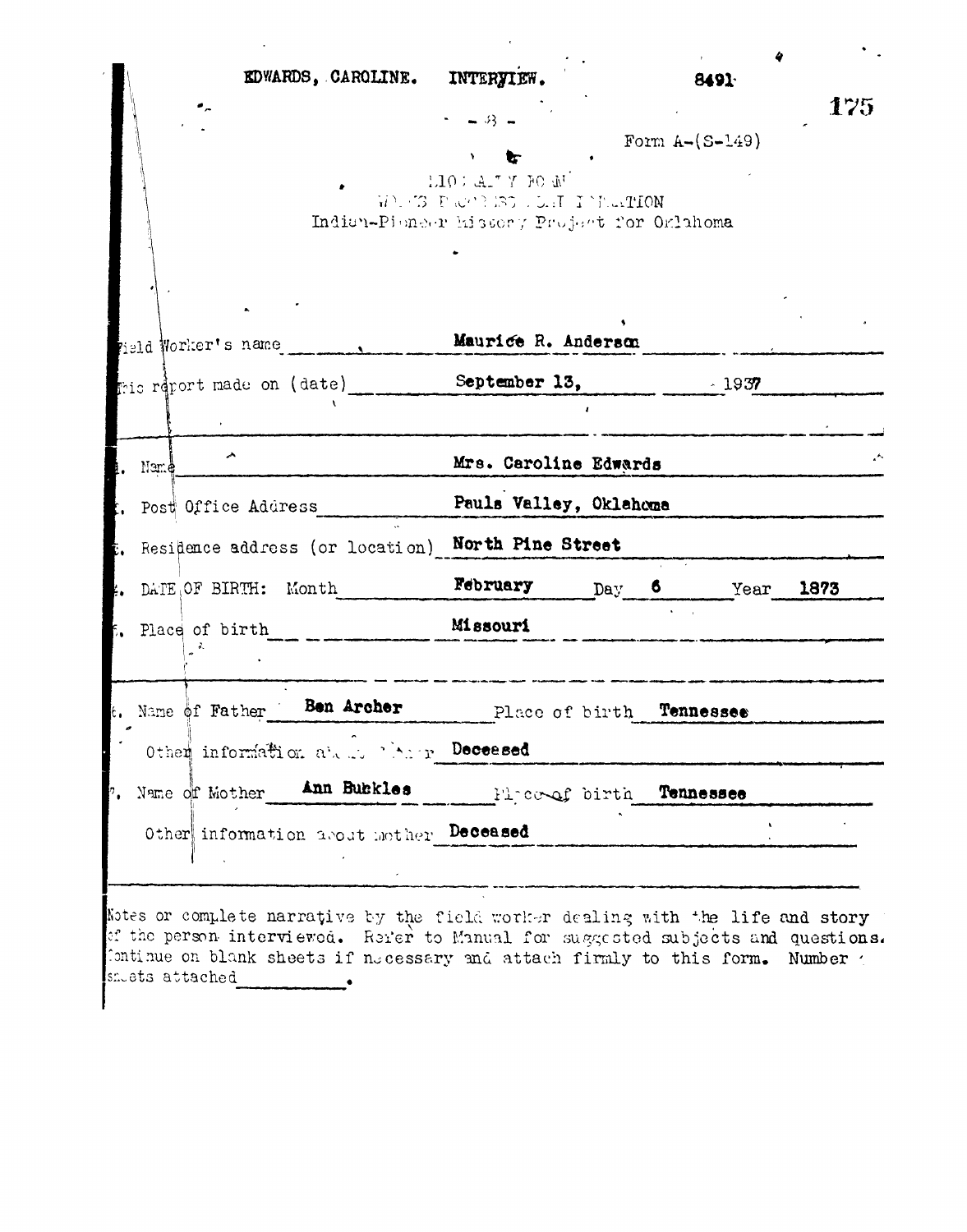EDWARDS. CAROLINE. INTERVIEW. 8491.

Maurice R. Anderson Interyiewer<br>September 13, 1937.

## Interview with Caroline Edwards Pauls Valley, Oklahoma

Mrs. Caroline Edwards was born 1873,in Missouri. I came to the Indian Territory with my father and mother. de came from Arkansas in a wagon, and arrived near Leon, in the Chickasaw Nation, in the Fall. There was lots of cotton raised that year, which was in 1383. My father got a job. picking cotton but there wasn't much money in those days. After the cotton was ginned at Leon the farmers would have to haul their cotton to Gainesville, Texas, to *A* sell it. There was a gin, blacksmith shoo and a store at this little place called Leon. Cotton was five cents a pound in the lint.

My father bought a lease from G.  $\delta$ . Young about six miles west of Leon and we lived in a tent until my father got the log house finished. People didn't have furniture then as they do now. We had a home-made bedstead, a table and a few chairs, which were all home-made. Mother had to cook out in the yard over a fire and had a frying pan with an iron lid to but over it. This weswhat she baked our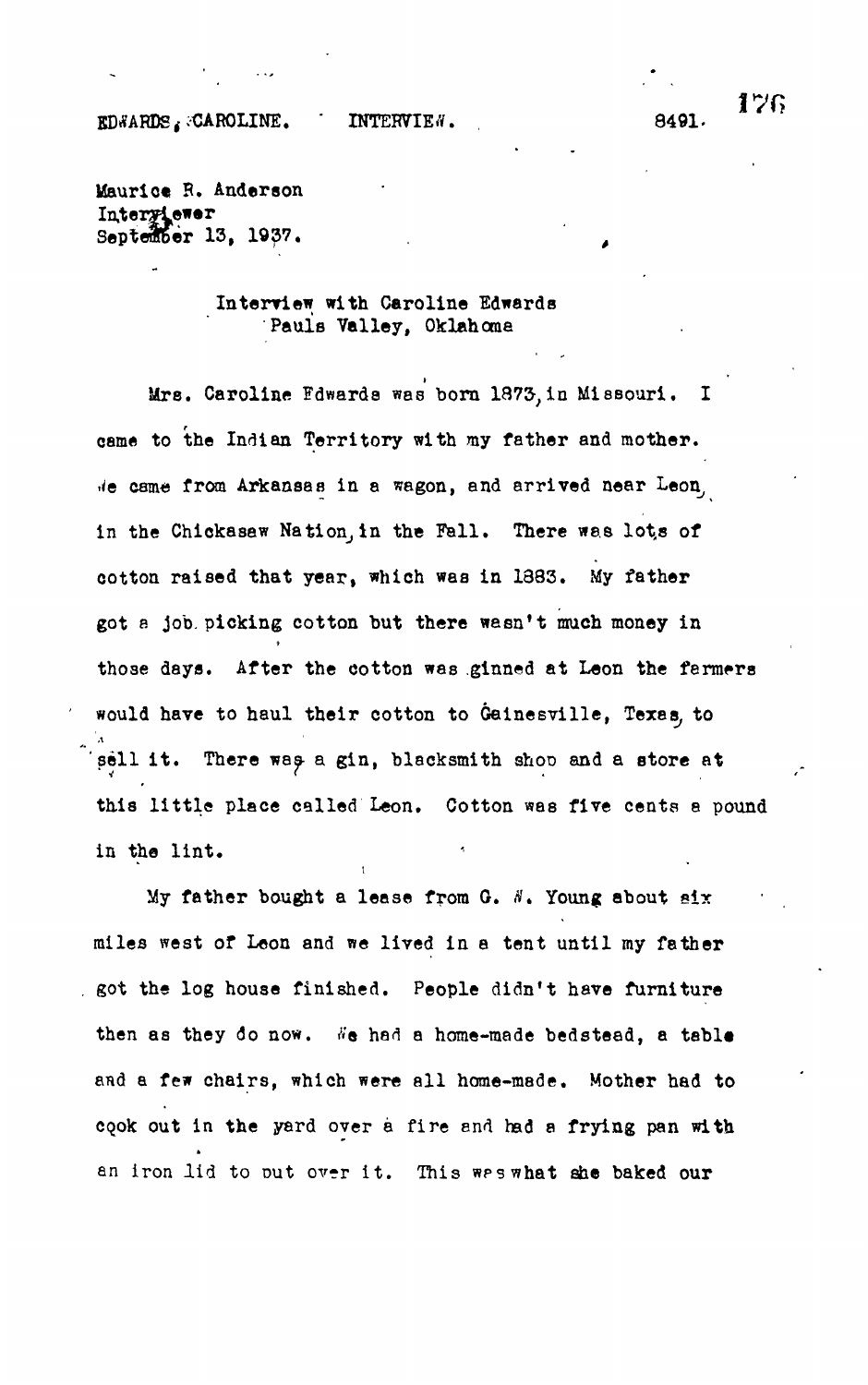# ED."ARDE, CAROLINE. INTEPVIEW. 3491'

 $2 -$ 

bread in, and it is called the old Dutch cvan. It was several years later before she got a cookstove and we all were proud of the stove. My mother did all our dress-making and making shirts and pants for father and my brothers with her hands, as she had no sewing machine. There were lots of peddlers who came through the country, and they carried their store on wheels. They would have everything to sell from dress material to groceries. He had lots of chickens, and eggs were cheap. I have seen my mother trade eggs for calico to make our dresses. She would trade one dozen eggs for a yard of celico. Eggs ware then about five cents e dozen.

«Ve always had plenty of fresh meat to ent. In the winter my father would go up in the mountains west of Leon and kill wild hogs. He would be gone two or three days sometimes and when he came home he would have a wagon load of hogs. This way we would have plenty of hog meat to last until the next winter. Of course, there was lots of deer, turkey and the creeks were full of fish. My father had to pay 8 five dollar permit to live in the Chickasaw Nation. There was a collector in every district.

We children had to go five miles to school and it was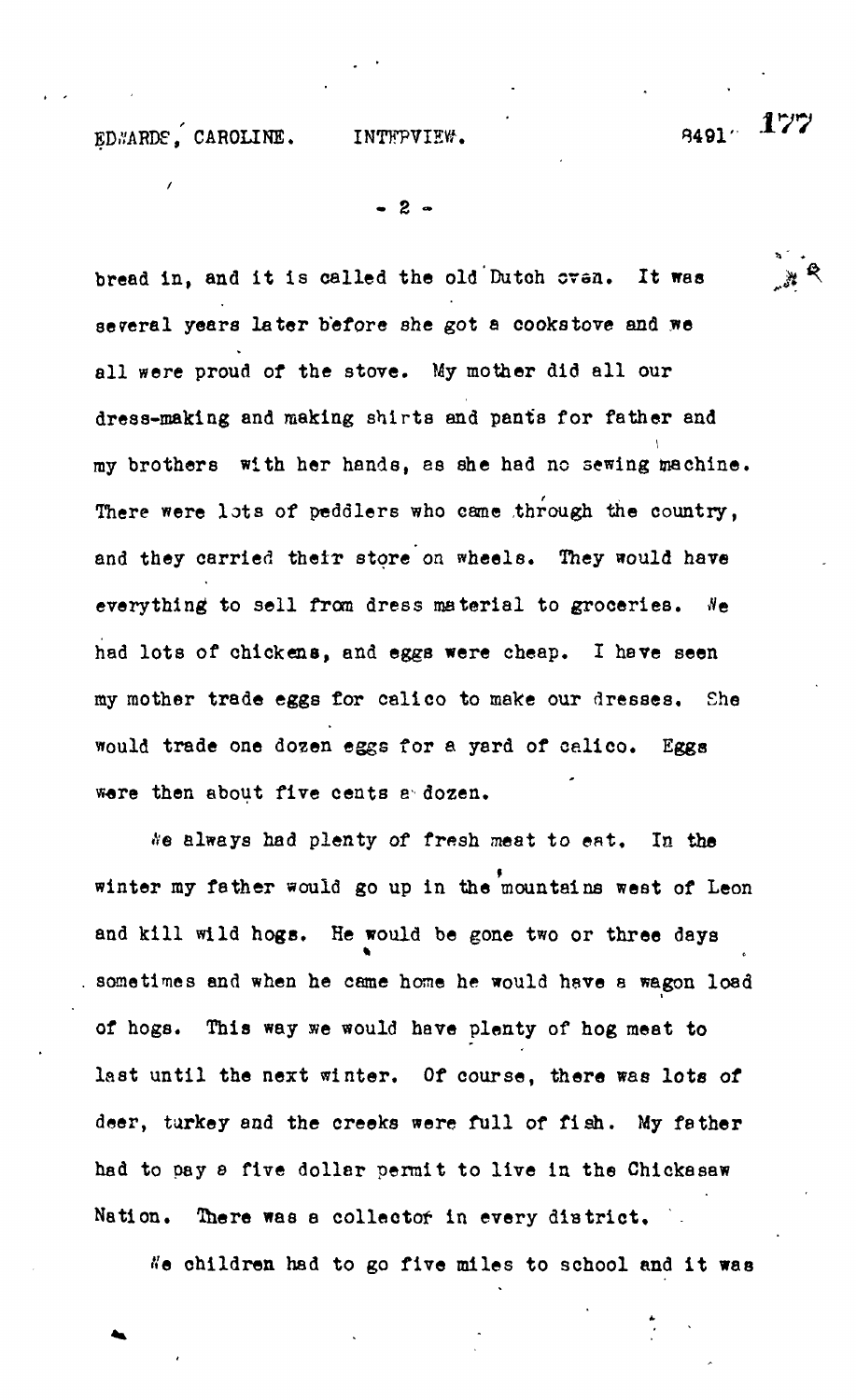ED."ARDS, CAROLINE. INTFRVI<sup>®</sup>.". 8491 '

**"a\***

**- 3 -**

a subscription school, and was only taught six months each year. My father would have to pay one dollar and fifty cents for each child he sent. Me used the Blueback Speller. I must say it was very little schooling we children received in the early days.

I can remember that we would have to drive about ten miles to church, and *a* wagon and team was our means of travel. My father and mother would load us children in the old wagon on Sunday mornings and go to church just as regularly as the Sundays came, if it wasn't raining. My mother would always have a big box of good things to eat fixed up so it was more like a picnic to us children. There were lots of horse and cattle thieves eround that part of the country. There was a place between Leon and Gainesville, Texas, called Black Hollow. I have heard my father say a bend of outlaws and horse thieves stayed there.  $\delta$ hen the farmers would take their cotton to Gainesville and sell it, they would have to come back through Black Hollow. He said there were lots of the farmers who had lost their **whole- years work by robbery. It got so bad that the farmers would ell go to market their cotton together. Sometimes**

.'•\*\* > •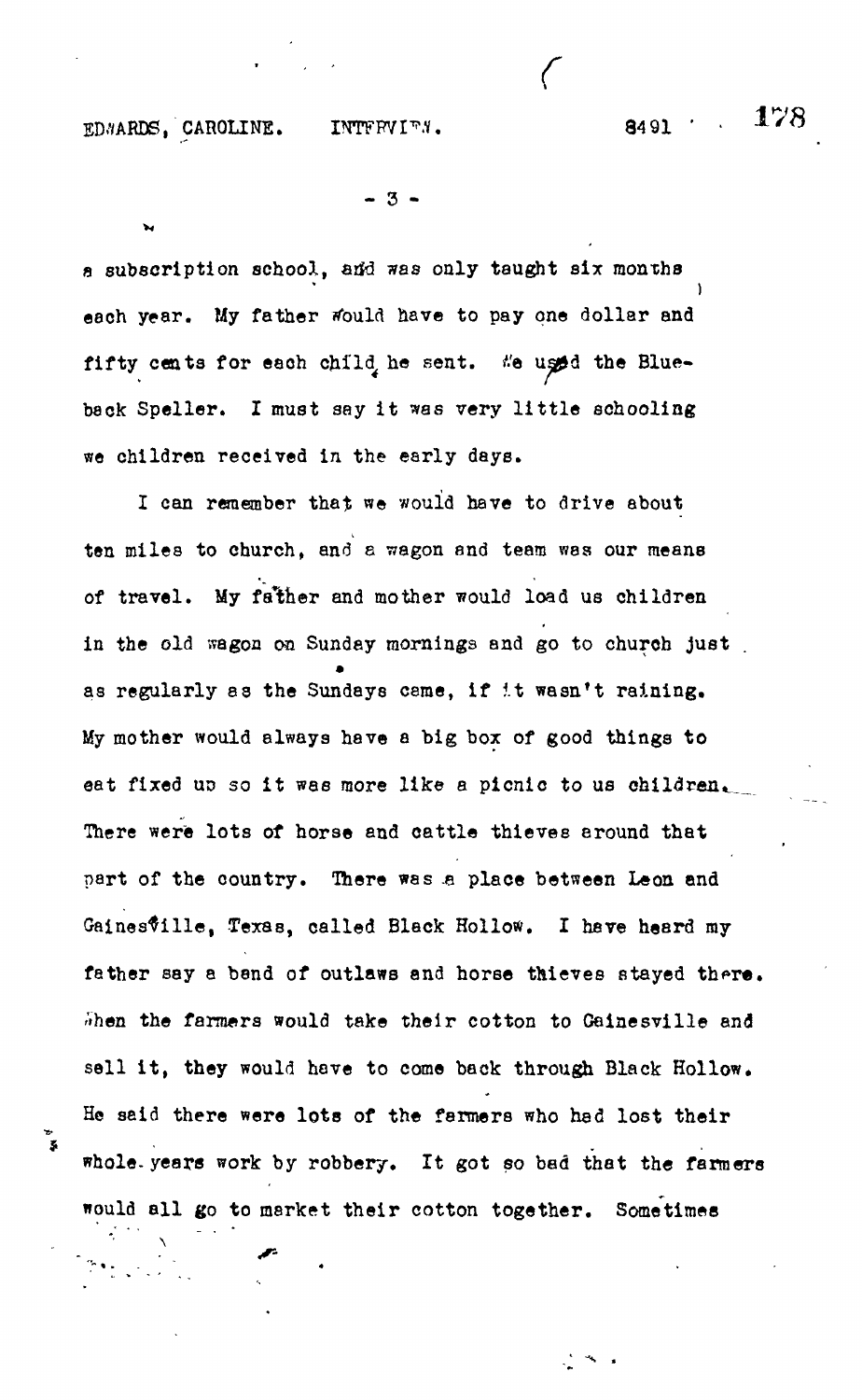### EDFARDS, CAROLINE. INTFRVIST. 8491

 $-4 -$ 

thirty or forty of them would haul their cotton to Gainesville, and in this way the outlaws were afraid to attack them, as there *xere* too many of the farmers,

Ardmore then had one or two stores. In the early days if someone put up a gin or sawmill, then in a short time there would be a little town spring up. I remember my father getting his first suit of clothes from a peddler. My father traded the peddler a bale of cotton for the suit of clothes.

People didn't pay money very often for anything, they would trade something for that they wanted. We had free range in that day and time, and in the fall when the big cattle men started their round-up, we would have to keep our milch coss penned up until the round-up was over to keep them from being driven off. There were lots of Indians living in that part of the country and they lived about like the white people did except some of them would cook things differently. The full-bloods only raised small patches of corn called Tom Fuller patches. This corn was white, and neerly as hard as flint. They would have a block with a burnt out place in it and they would put about a half a gallon of corn in this at a time, then they had a wooden

179